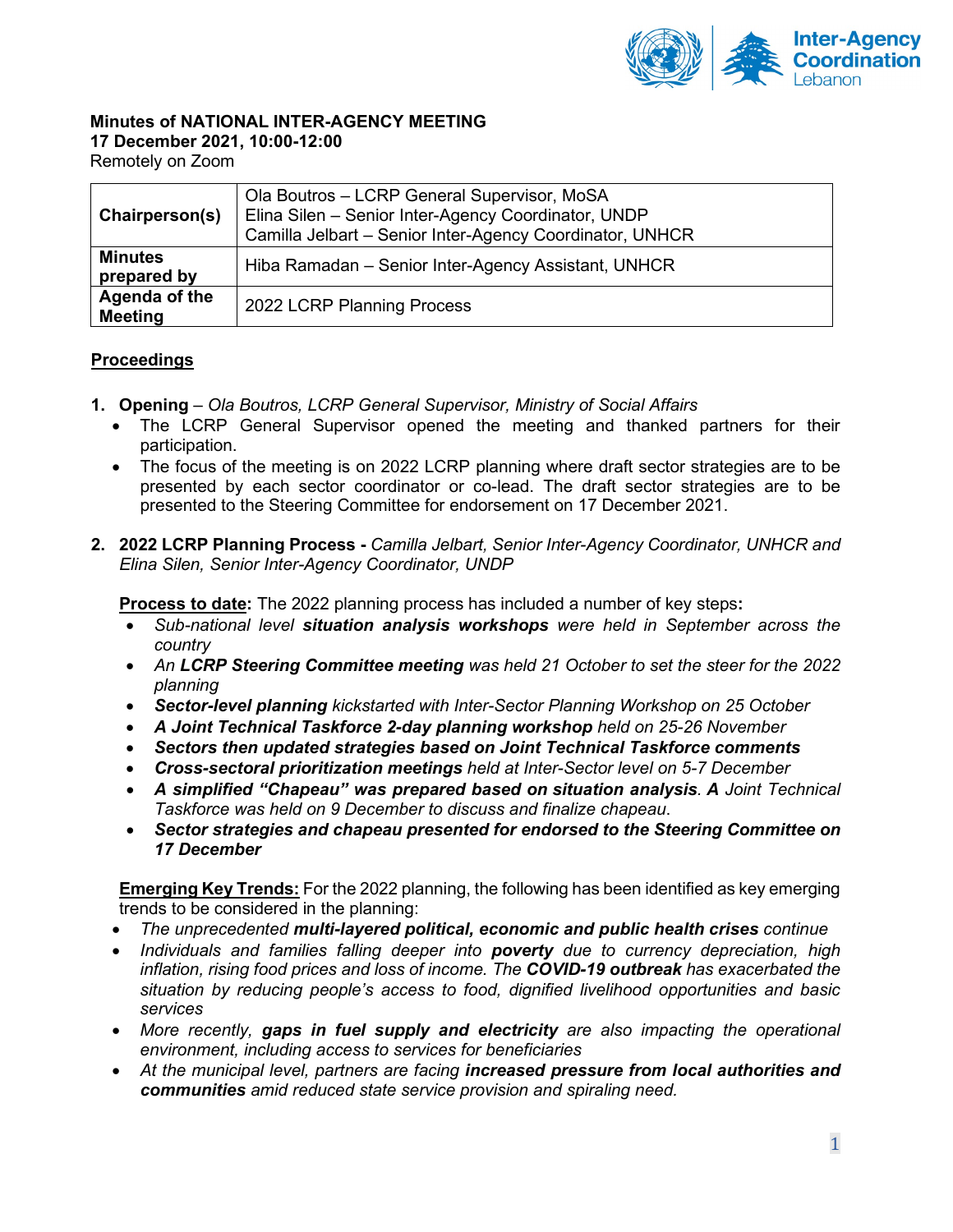

- *Early signs of closing protection space (pre-election period, stretched resources): increase in collective eviction threats.*
- *Delays with government-led social safety net schemes, but activation now appears imminent*
- *New government in place, elections on the horizon*

#### **LCRP 2022 Results Framework, People in Need, Target Populations and Needs-based**

**requirements:** The LCRP will remain with four strategic objectives, in line with the previous framework (2017-2021) as well as the regional response framework to the Syria crisis (3RP). The six impact results will be maintained, directly linked to the strategic objectives.

- **People in Need and Targeted in 2022[1](#page-1-0) :**
	- o 1.5 M Vulnerable Lebanese
	- o 1.5 M Displaced Syrians
	- o 29,000 PRS
	- o 180,000 PRL
- **Needs-based requirements:** The overall needs-based funding requirements stand at USD \$3.18 billion, slightly higher than 2021. From the sectors, the Food Security & Agriculture Sector has the largest budget at \$975 million, followed by the Basic Assistance Sector at USD \$530 million.
- **Q&A**
	- $\circ$  Q: Why are the totality of the refugee populations (PRS, PRL, Syrian) found to be in need? A: Refugee populations are all considered to be in need due to protection considerations and needs linked to their displaced status.

#### **3. 2022 Draft Sector Strategies -** *LCRP Sector Coordinators*

### *Basic Assistance Sector – Ruba Cheaib, Basic Assistance Sector Coordinator*  **[ELEMENTS TO BE MAINTAINED]**

- **Regular cash transfer assistance,** targeting the most socio-economically vulnerable HHs  $\rightarrow$  Multi-purpose cash assistance and other social assistance programs
- **Targeted interventions in emergencies** →Seasonal cash assistance and in-kind
- **Evidence based approach to defining transfer values** → Regular monitoring
- **Targeting will remain primary based on socio-economic vulnerability**

### **[ELEMENTS TO BE ADJUSTED AND/OR PRIORITIZED]**

- Scale-up **other Social Assistance Programs**
- **Econometric model for targeting displaced Syrians** piloting outcomes to inform the approach
- **Strengthen targeting for Lebanese** through harmonization across partners
- **Establish relationships** between Basic Assistance partners and the NPTP FOR unified assistance cross-checking and potential integration into regular and national social assistance programs.

<span id="page-1-0"></span> $1$  The sector with the largest target for each population group was used to determine the overall target number per population.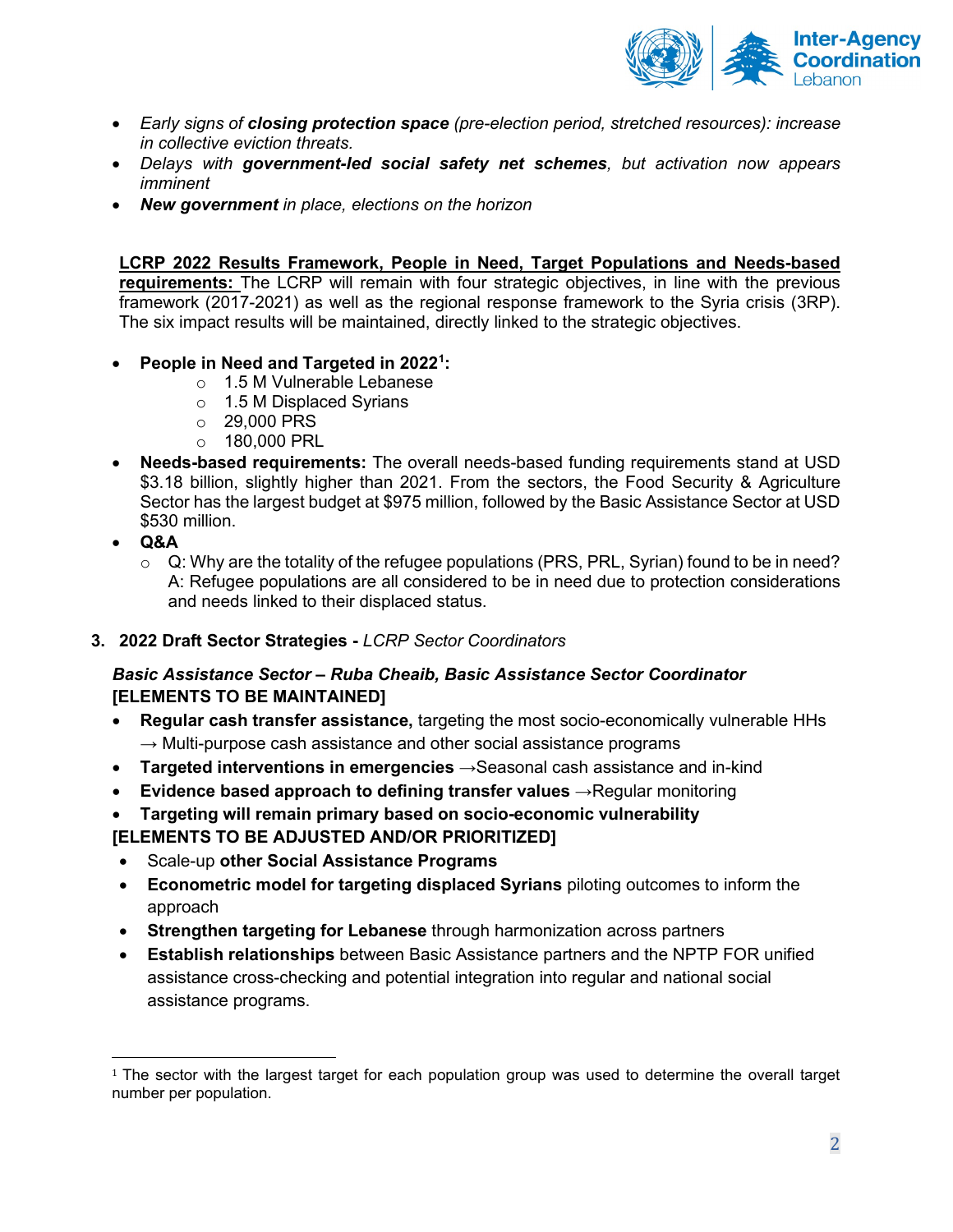

- **Ensure linkages and involvement with the Social Assistance Pillar** of the Social Protection Strategy which includes plans for cash-based assistance through the NPTP as well as the roll out of social grants.
- **Conflict sensitive approaches** to determine transfer values.
- Increase efforts to **understand the accessibility of services** covered through multipurpose cash
- Roll out **GBV and SEA prevention recommendations and** provide **Gender and Disability** disaggregation's for outcome level indicators

## *Education Sector – Talin Sahakian, Education Sector Coordinator*  **[ELEMENTS TO BE MAINTAINED]**

Maintains the objectives of previous years, aligned with the MEHE's 5-year General Education Plan:

\*\*\*

- **Increased equitable access to**, participation in, and retention of education for all learners in Lebanon, with a focus on the most vulnerable.
- **Improved learning outcomes for children and youth** through enhanced quality of education services adapted to multi-crisis situations.
- **Enhanced governance and managerial capacities of the education system** to plan effectively and manage efficiently so that resources are transformed into high-level results.

# **[ELEMENTS TO BE ADJUSTED AND/OR PRIORITIZED]**

- A more integrated and unified coordination approach to education initiatives
- Outreach approaches that take into consideration **inter-sectoral referrals** and coordination with sectors
- Providing **learning programmes in line with MEHE's new multiple flexible pathways** to education
- Strengthen parental engagement, awareness and capacity building programmes
- Implementation of **social assistance/cash programmes** to alleviate burden for education costs
- Focus on **gender equity** while improving the quality during distance and blended learning modalities
- Focus on school **improvement plans** to provide inclusive, safe, healthy and protective environments in 1 $\mathrm{^{st}}$  and 2 $\mathrm{^{nd}}$  shift schools and regulated NFE learning spaces.
- **Prepare and mitigate crisis effects by institutionalizing crisis response and management** in education

#### *Questions & Answers:*

• Q: Even with the increase of salaries of teachers, salaries remain too low. Would it be possible for the budget to take into consideration another increase in the salaries, which would impact the rates set by child? A: The sector is looking at a new costing model that considers the inflation and exchange rate. It would be possible to maneuver within that model.

\*\*\*

*Energy Sector - Elina Silen, Senior Inter-Agency Coordinator, UNDP* **[ELEMENTS TO BE MAINTAINED]** 

- Capital investment in:
- Decentralized energy generation capacity along with storage capacity (Outcome 1)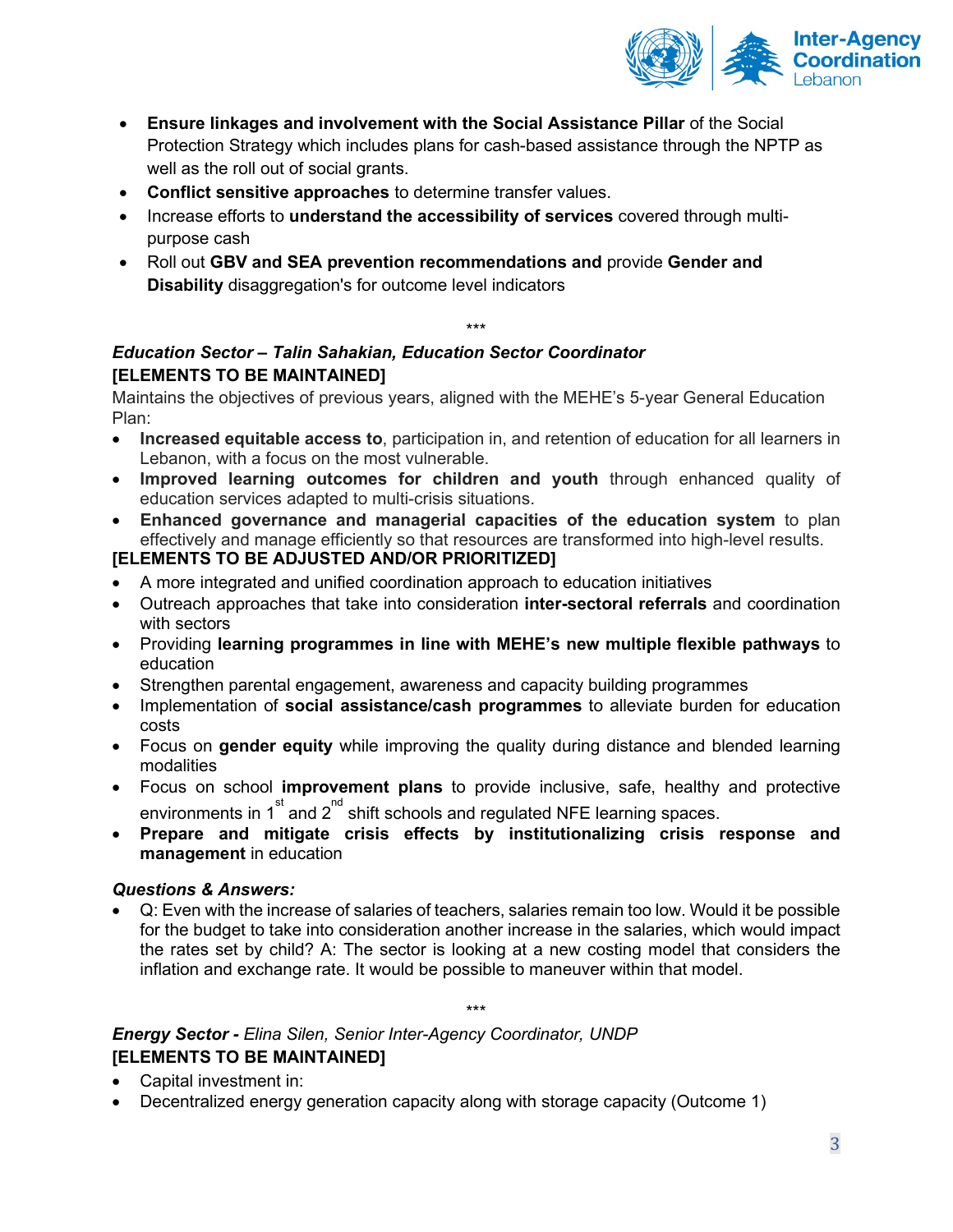

- Energy efficiency measures (Outcome 2)
- Associated transmission and distribution networks (Outcome 3)
- Supporting the implementation of the government's development plans for the Energy sector through increased institutional capacity and technical assistance in a gender-sensitive manger (Outcome 4)

#### **[ELEMENTS TO BE ADJUSTED AND/OR PRIORITIZED]**

- Capital Investment in the essential public service providers:
- Water: Renewable energy investment for pumping stations and wastewater treatment plants
- Education: Solar PV with battery solution for schools (c.a. \$15,000 for solar PV+batteries per school, \$10,000 for battery to the school with solar PV).
- Health: Renewable energy and energy efficient measures for hospitals (c.a. min \$100,000 to \$1,000,000 per hospital)

*Food Security & Agriculture Sector –* **Francesca Ciardi***,* **Food Security Sector Coordinator [ELEMENTS TO BE MAINTAINED]** 

\*\*\*

- **Provision of cash-based food assistance** (cash for food, cash for agricultural and livelihood interventions) **in coordination with other sectors**
- **Services and interventions to enhance food security and spur productivity and income generation** through a comprehensive food system framework encompassing **food production, transformation and consumption (in line with MoA's National Agricultural Strategy)**
- **Strengthen national delivery capacities in food security, agriculture and social protection** through strategic guidance, technical assistance and policy and operational support to improve current and future intervention
- **Strengthening partners' capacities through technical, operational and programmatic guidance** and **mainstreaming gender, GBV, PSEA, conflict sensitivity, protection, environment and C-19** in operations and programme designs.

**[ELEMENTS TO BE ADJUSTED AND/OR PRIORITIZED]** 

- *Vertical and horizontal expansion of CVA support*
- **Identify and operationalize linkages between cash/in-kind support and incomegenerating and LH interventions**
- **Improve referral pathways, deduplication efforts and complementarity of programmes**
- **Strengthen agricultural productivity and livelihood capacities** with focus on boosting employment opportunities, improving linkages between small-scale producers and retailers, exporters and domestic traders
- **Improve nutrition interventions / awareness and promotion of food safety and standard practices** in coordination with nutrition, health and education counterparts
- **Increase advocacy efforts on resource mobilization** (funding shortfalls for agricultural and livelihood outcomes)
- **Strengthen conflict sensitivity, GBV and PSEA mainstreaming and** *do no harm approaches*

#### *Questions & Answers:*

• Q: When strengthening local agriculture by increasing employment opportunities, are you taking into consideration that landlords tend to deploy women and children (not men) in field work which is a violation of child protection notions. What would be the proper approach in this regard? A: A series of new funding assessments are taking place in regard to the exploitation of women in agriculture sector and child labor. This is an ongoing issue that FAO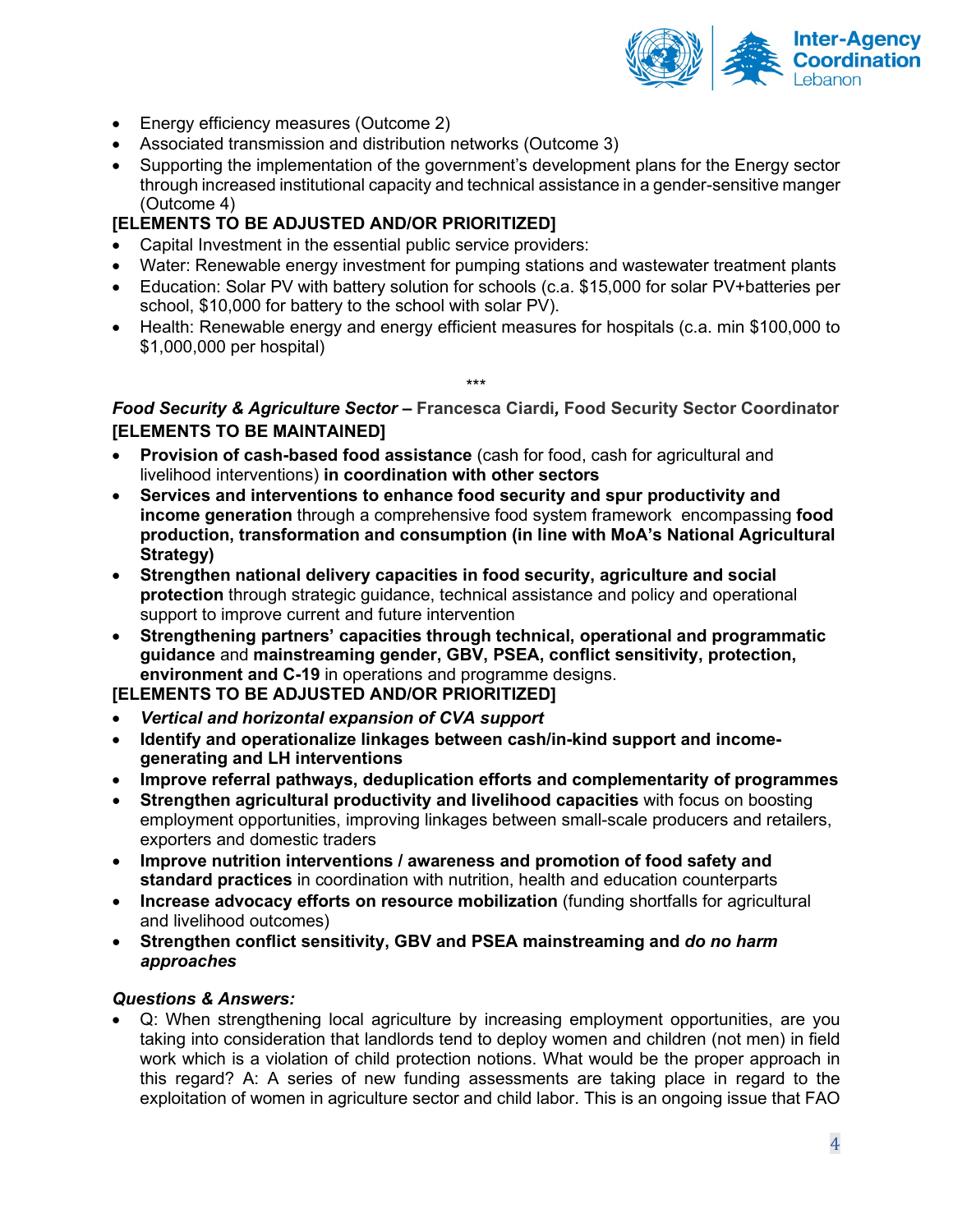

has been working closely with international counterparts to tackle. Till now, the full extent of strategies and programs that have been adapted to take into consideration these challenges cannot yet be shared, but the sector could provide insights on how partners are adjusting their programs to address this issue.

# *Health Sector – Stephanie Laba, Health Sector Coordinator* **[ELEMENTS TO BE MAINTAINED]**

### *Following a health system strengthening approach:*

• **Primary healthcare support:** Comprehensive package of primary healthcare following the LPSP. Highlight: **Nutrition**. Use of MMUs on expectational basis.

\*\*\*

- **Hospital care support:** Displaced population (UNHCR referral care programme), PRS & PRL (UNRWA hospitalization scheme), Lebanese population (uninsured admitted under MoPH + covered by CNSS & COOP) – Focus: cases characterized by additional costs resulting from the use of material (e.g., orthopedics and cardiology).
- **Outbreak & infectious diseases control:** EWARS, contingency stock, NTP & NAP.
- **Health awareness and promotion:** Maintained and expanded at institutional & community level. Focus: Lebanese.

#### **[ELEMENTS TO BE ADJUSTED AND/OR PRIORITIZED]**

- Ensure an **equitable distribution of supported primary healthcare centers** based on needs/gaps (+251 vulnerable cadasters).
- **Hospital support**  Individual level: most vulnerable groups; institutions: based on needs. Focus: operational/crises.
- Ensure **linkages with other sectors** to mitigate risks.
- **Address aid bias** by improving communication on support to Lebanese.
- Maintain close coordination and communication with **ERP & 3RF**.

# \*\*\*

## *Livelihoods Sector – Carina Adada, Livelihoods Sector coordinator*  **[ELEMENTS TO BE MAINTAINED]**

- **Technical and financial support and market linkages**
- **Financial and non-financial services** with focus on women-led MSMEs
- Support to **key value chains** in sectors with high potential for employment and income
- Access to **immediate decent employment opportunities** in labour intensive interventions
- Address **labour market gaps and increase employability** of individuals
- **Business skills training** to promote employment readiness
- **Linkages between market-based skills training and work-based learning opportunities to MSMEs**
- **Policy and strategy level support** to increase capacities of National Employment Office and implementation of the SME strategy

### **[ELEMENTS TO BE ADJUSTED AND/OR PRIORITIZED]**

- **Expand income generating activities** in key sectors to meet immediate needs for income
- **Expand support to MSMEs and cooperatives** in key sectors to sustain their operations
- **Private sector engagement in Cash for Work and business support** to support sustainability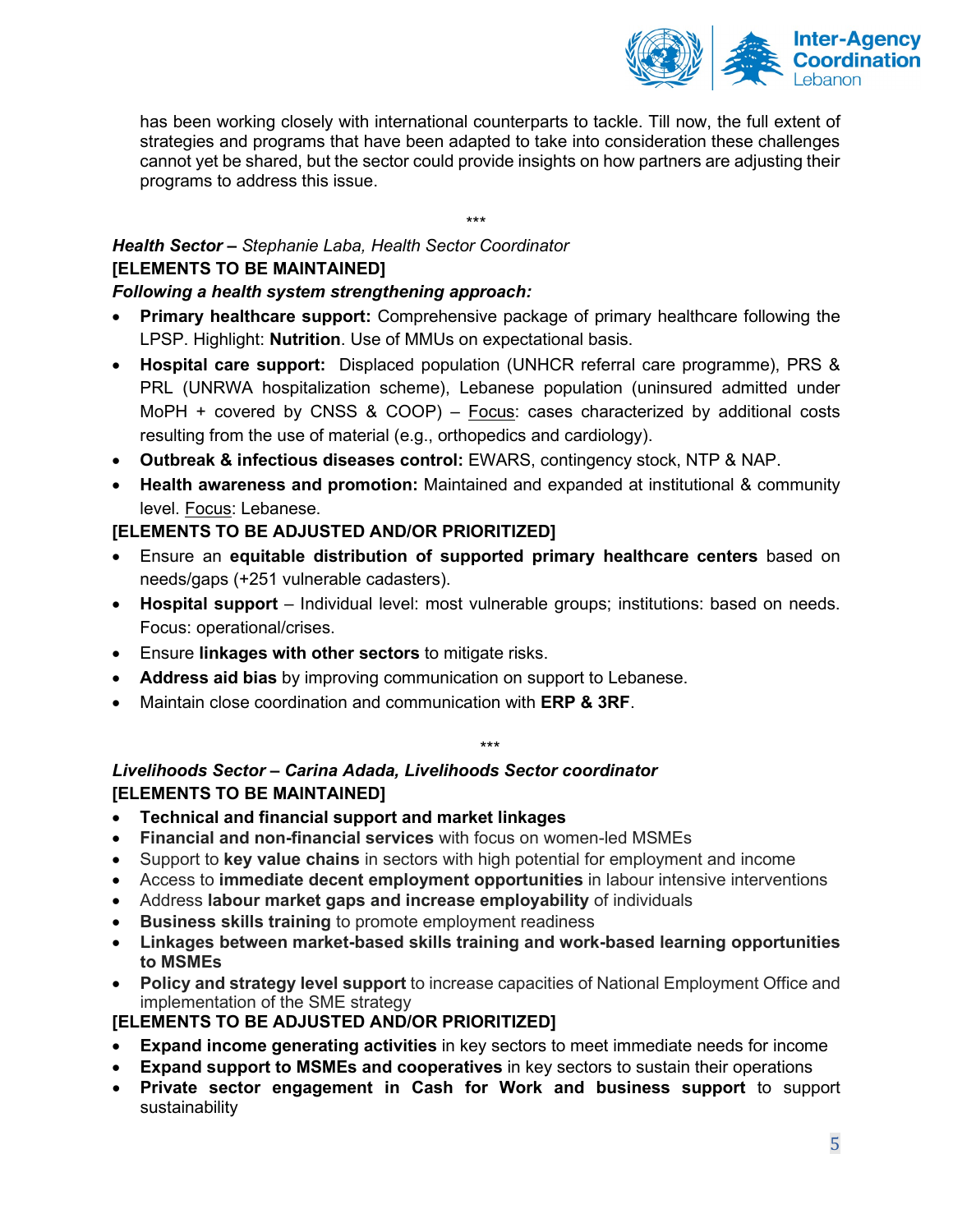

- **Strengthen export of local products**
- **Cluster business and value chain support**
- **Expand work-based learning opportunities -** help meet market demands and access to income
- **Stronger focus** on **linking vocational and on-the-job training with MSMEs and cooperatives** already supported by the partners

\*\*\*

# *Protection Sector – Afaf Khalil, MoSA Protection Lead*  **[ELEMENTS TO BE MAINTAINED]**

- **Continued priority to securing** legal residency, civil documentation and security of tenure for refugees; institutional support and advocacy on **legal residency and birth registration** (O1)
- Support **for national action plans** on child labor, child marriage, clinical management of rape. **Expand support for national action plan** on birth registration and older persons, continued sector advocacy on laws related to women, children and trafficking (O1)
- **Accountability for affected populations** through specific output on PSEA, and **expansion to** include promotion of complaint and feedback mechanisms, child safeguarding (O2)
- **Scale up case management, MHPSS, emergency safe shelters, protection and emergency cash** (O3)
- **Community-based protection** as a way of enabling at-risk individuals to protect themselves (O2)

### **[ELEMENTS TO BE ADJUSTED AND/OR PRIORITIZED]**

- **3-pronged integrated approach to securing access to fundamental rights, an effective justice & protection system ->** (1) information provision; (2) direct access to legal aid (SGBV, CP) (3) strengthened national prevention & response system (CP, SGBV, countertrafficking), **expanded support for national action plans** (O1)
- Emphasis on strengthening **cross-sectoral eviction prevention & response esp.** shelter (O1)
- Enhanced attention to **community-based protection for prevention and response** moving beyond information provision (O2)
- **Scale up of case management** across community groups**, MHPSS, protection & emergency cash** with improved monitoring of impact & risks; engagement with **livelihoods, FSA and Basic assistance** (O3)

\*\*\*

### *Shelter Sector – Mazen Riachi, MoSA Shelter co-lead*  **[ELEMENTS TO BE MAINTAINED]**

- **Winterization programme in informal settlements**
- **Improve the shelter conditions of vulnerable population living in urban shelters**
- **Cash for rent to mitigate eviction threats** → *close coordination with the Protection sector*
- **Continue to prioritize female-headed households, persons with specific needs and marginalized groups** *→ through provision of tailored shelter assistance*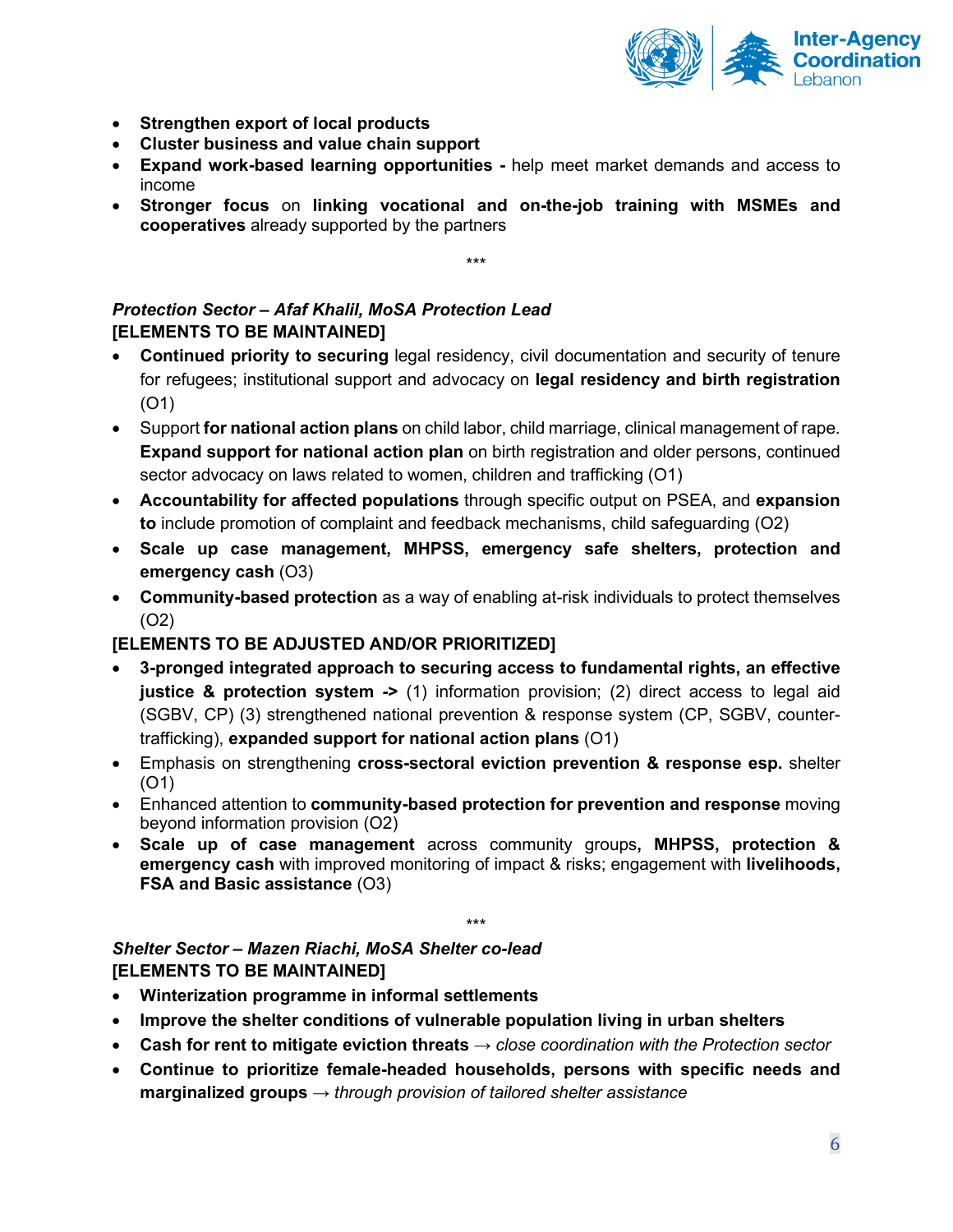

- Continue to **implement and advocate for the adoption of integrated multi-sectoral areabased approach**
- **Strengthen the ability of national institutions/organizations** to improve shelter and housing

### **[ELEMENTS TO BE ADJUSTED AND/OR PRIORITIZED]**

- Develop integrated shelter and protection plan for **evictions and eviction threat**
- **Scale-up cash for rent to mitigate eviction threats** (all cohorts)
- Develop **evidence-based and conflict sensitive methodology** to set cash for rent transfer value
- **Integrate shelter upgrades and cash for rent programming** to enhance security of tenure
- Enhance the **geographical targeting** approach
- **Improve the shelter conditions of households living in collective shelters**
- Coordinate with PRT sector on **HLP, assisting undocumented persons, and child labor**

\*\*\*

# *Social Stability Sector - William Barakat, Social Stability Coordinator*  **[ELEMENTS TO BE MAINTAINED]**

- **Basic services and community support projects** to reduce pressure on resources
- **Participatory approaches in assessments** to ensure an inclusive needs identification
- **Solid Waste Management** with support to municipalities (**Support to Municipal police** in capacity building
- Build on **Social Stability community groups and youth-led initiatives**
- **Training media** on positive and neutral reporting
- **Continue Tension monitoring and Conflict Sensitivity mainstreaming**

# **[ELEMENTS TO BE ADJUSTED AND/OR PRIORITIZED]**

- **Better prioritization of areas** of **areas and projects** (consider tension factors and better geographical coverage)
- Emphasize innovative projects that benefit larger populations *→ tackles issues around sustainability including operations and maintenance costs*
- Conduct deep dives in the **role of media and online spaces in increasing tensions**
- **Enhance relationships with authorities** including on preventing evictions, and better coordination of local level **requests for support.e**
- **Direct linkages between with Livelihoods sector** on cash for work (winterization and solid waste management
- Improve **communication on support to the host community**

\*\*\* *Water Sector – Michele Citton, Water Sector co-coordinator*  **[ELEMENTS TO BE MAINTAINED]**